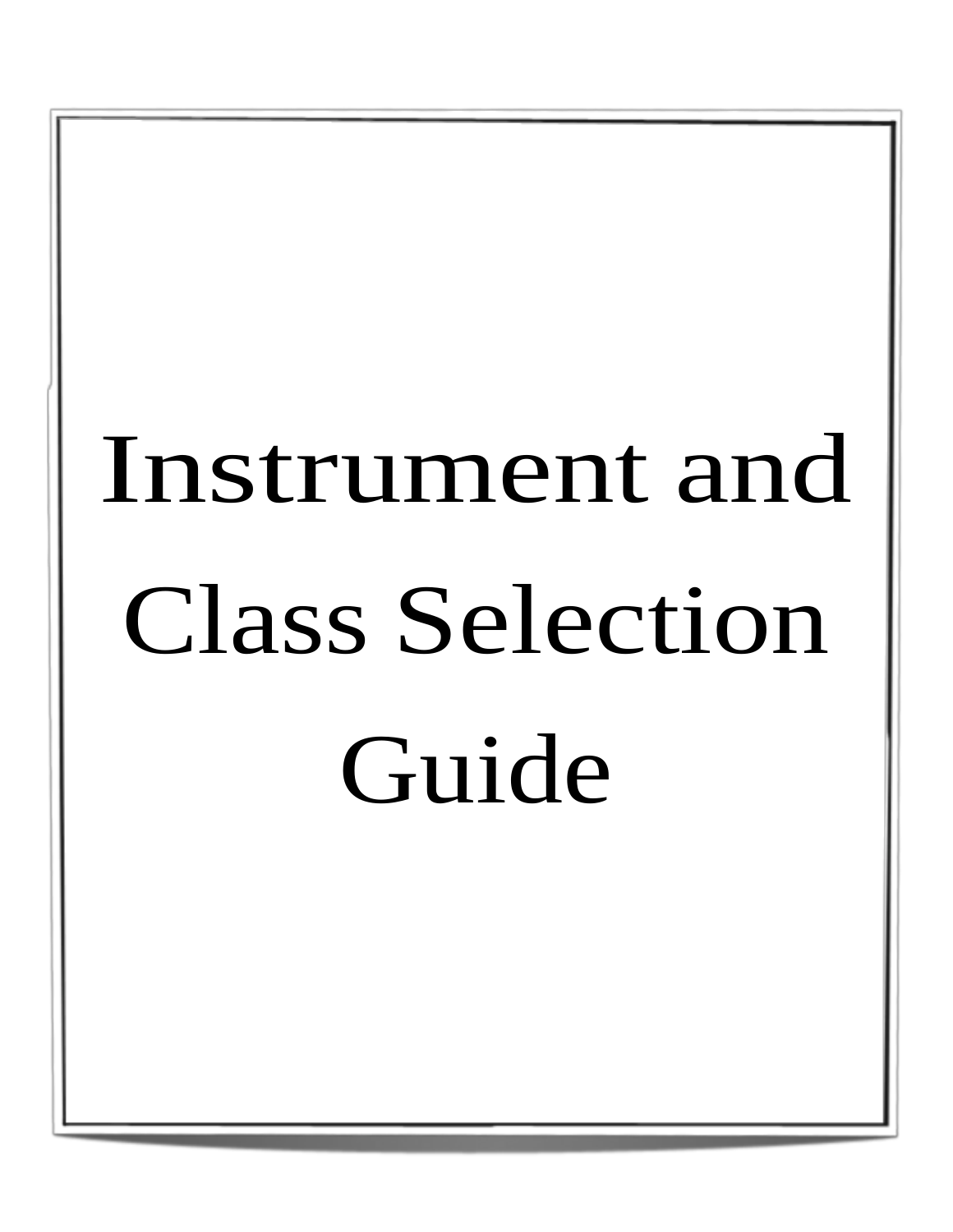#### Flute

The flute is the smallest of the beginner instruments. It is a very popular selection each year, but only a small portion of those wishing to play flute will be selected.

**Physical Characteristics:** Flute players should have a slight "frown" to the upper lip with NO tear drop shape in the middle. Flute tones are produced by being able to focus an extremely small airstream to an exact location on the tone hole. The tear-drop-shaped lip will make it difficult to direct the air precisely. Flute players should also have agile fingers for moving this multi-keyed instrument through a fast musical passage. Students with extreme overbites (receded jaw) should avoid choosing flute as this makes it difficult to produce quality sounds.

**Other Considerations:** Students with double-jointed fingers should avoid selecting flute as this can cause lack of agility in the fingers.

# Oboe

The oboe is similar in its appearance to a clarinet, but it is played using a "double reed" instead of a single reed and mouthpiece. Selection of oboe players is **EXTREMELY** limited. VERY few will actually be selected for oboe.

**Physical Characteristics:** Students with profound overbites or underbites would have EXTREME difficulties producing good sounds on the oboe since the embouchure (mouth position) requires equal pressure on both sides of the reed at the same placement.

**Other Considerations:** Because the oboe is such a difficult instrument to master, only students with high academic performance records will be considered. Students who choose (and are selected) to play oboe are REQUIRED to take weekly private lessons with the applied lesson teacher at Cockrill (or another directorapproved private instructor). Private lessons cost \$20.00 per week. Students are required to maintain a supply of 3-4 high-quality reeds at ALL times. Reeds can cost \$15-20 each. Students with a history of disciplinary trouble will NOT be considered for oboe.

# Clarinet

Unlike the oboe, the clarinet uses a "single reed" and a mouthpiece to produce the sound. Willingness to purchase or rent a directorrecommended clarinet is a MUST! Unfortunately, there are some clarinets on the market whose poor design and craftsmanship will make it next to impossible for your student to succeed. We can help you avoid that pitfall.

**Physical Characteristics:** One necessity of clarinet tone production is the ability to make the chin flat. Orthodontia is okay, but if a student has an extremely rounded bottom row of teeth, the mouthpiece will be hard to place in the proper position for tone production.

**Other Considerations:** Instruction in clarinet can be meticulous. Students who are able to focus on and perform a detailed series of instructions could do well on clarinet. Students who have difficulty remembering a series of instructions should avoid playing clarinet. Clarinet players are also responsible for maintaining a working stock of 4-6 quality reeds. A box of 10 reeds costs \$30.00 and can last (with proper care) up to 4 months.





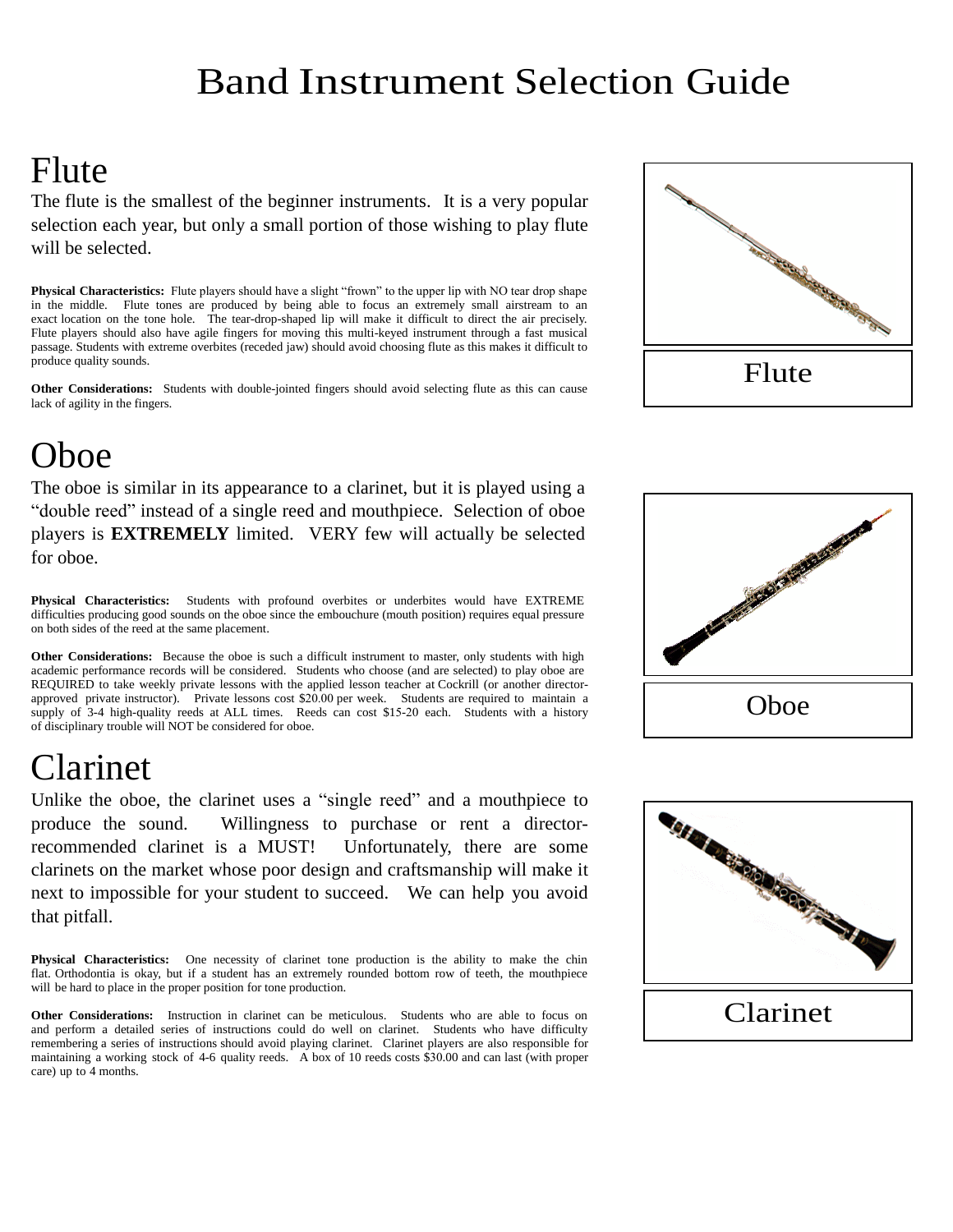#### Bassoon

The bassoon is the largest instrument in the woodwind family. It is similar to the oboe in the fact that it uses a double reed to produce the sound. **VERY** few students will be selected to play Bassoon.

**Physical Characteristics:** A slight overbite is okay for students wishing to play bassoon, however, a student with an underbite should avoid bassoon. Agile thumbs are a necessity for playing bassoon proficiently as well as a medium or greater hand span.

**Other Considerations:** Like the oboe, the bassoon is such a difficult instrument to master, only students with high academic performance records will be considered. Students who choose (and are selected) to play bassoon are REQUIRED to take weekly private lessons with the applied lesson teacher at Cockrill (or another director-approved private instructor). Private lessons cost \$20.00 per week. Students are required to maintain a supply of 3-4 high-quality reeds at ALL times. Reeds can cost \$15-20 each. Students with a history of disciplinary trouble will NOT be considered for bassoon.

## Alto Saxophone

The alto saxophone gives the impression of being both a brass AND woodwind instrument, however it is indeed considered a woodwind instrument. The alto saxophone (which uses a single reed like the clarinet) is a very popular instrument like percussion and only a few students will be chosen to play it.

**Physical Characteristics:** Since the balance of the saxophone is maintained by the use of a neck strap, it is extremely important that students be able to sit up completely straight when asked to do so.

**Other Considerations:** Saxophone players are responsible for maintaining a working stock of 4-6 quality reeds. A box of 10 reeds costs \$30.00 and can last (with proper care) up to 4 months. Alto Saxophone students will have the opportunity after their first year of instruction to audition for Tenor Sax or Baritone Sax (based on their proven musical and behavioral abilities while in alto saxophone class).

**IMPORTANT:** Students interested in testing for saxophone will be required to attend one of the **MANDATORY** testing sessions on Saturday March  $18<sup>th</sup>$  or Tuesday March  $21<sup>st</sup>$  in the Cockrill Band Hall. After your Saxophone Evaluation, you will be tested on another instrument(s) choice in case you are not selected for saxophone. Each appointment should last approximately 30 minutes. Students who do not attend this session will NOT be considered for saxophone.

#### Trumpet

The trumpet is the smallest member of the *brass* family. The sound on trumpet is produced by buzzing into a small mouthpiece.

**Physical Characteristics:** While orthodontia is somewhat troublesome to a trumpet player, it is not impossible to make good sounds with braces. A slight overbite is okay, but an underbite can severely hinder progress on trumpet. Trumpet players come in all shapes and sizes.

**Other Considerations: T**rumpet parts usually have the melody (recognizable) part, therefore students who choose and are selected for trumpet should exhibit a confident demeanor, strong personality, and demonstrate a high level of self-motivation.





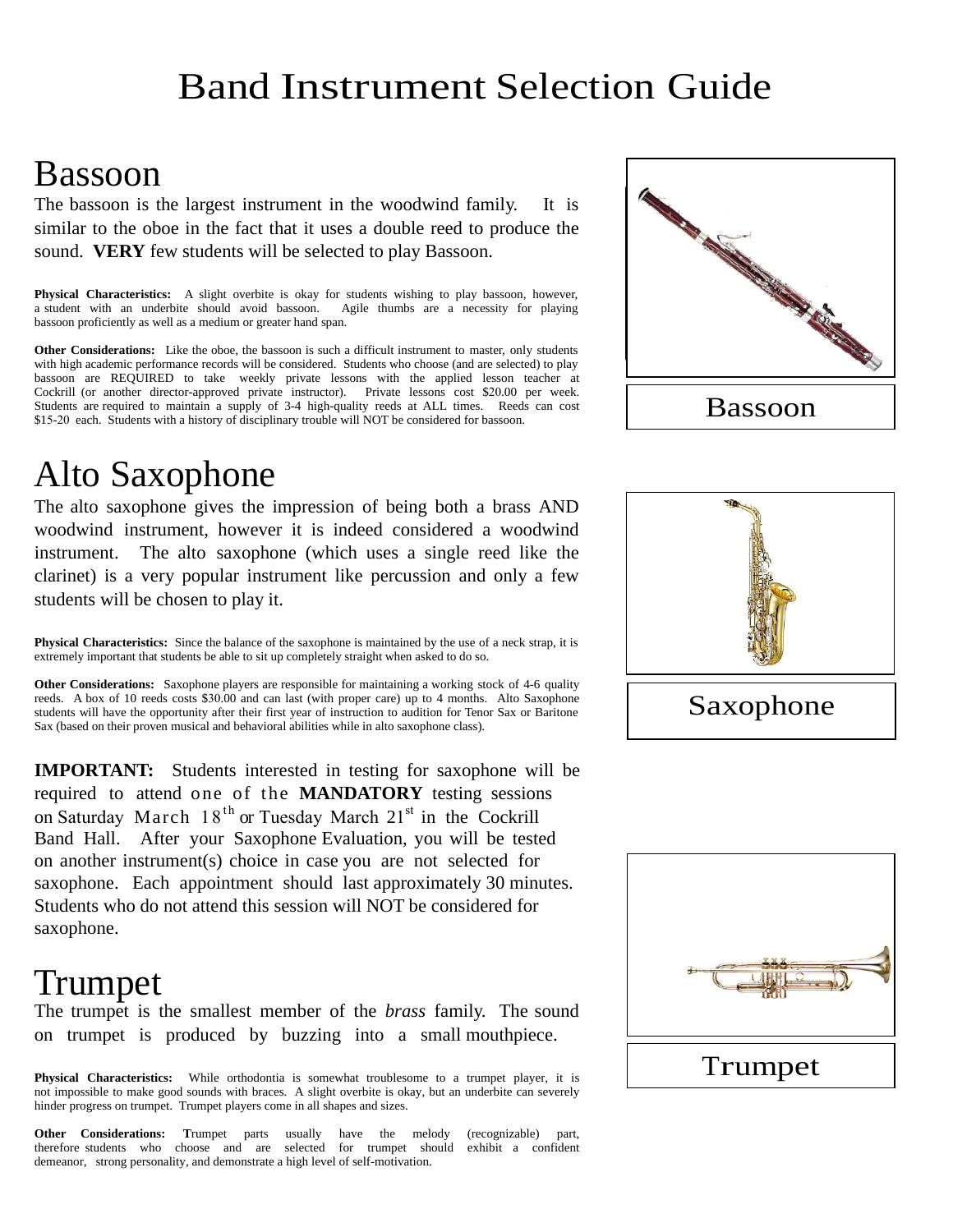#### French Horn

The French Horn is the also a member of the brass family. The sound of the French Horn is produced by buzzing into a small mouthpiece similar to a trumpet. Students with good musical ears (such as Honor Choir students) should consider French Horn.

**Physical Characteristics:** While orthodontia is somewhat troublesome to a French Horn player, it is not impossible to make good sounds with braces. A slight overbite is okay, but an underbite can severely hinder progress on French Horn. Because the bell of the French horn rests on the knee of the player while playing, it is imperative that a student's upper torso be long enough to accommodate the size of the French Horn to make good sounds and that players be able to demonstrate sitting straight up when asked to do so. The French Horn's valves are manipulated with the LEFT hand.

**Other Considerations:** Because of the difficult nature of French horn notes (mentioned above), students should exhibit GREAT ability to match sung or played pitches by humming or singing. Perhaps this is a good instrument choice for students who have participated in piano lessons or honor choir groups. Students with a history of academic or behavioral problems will NOT be selected for French horn. Cockrill provides French horns for students at a cost of \$100 rental for an entire school year. This \$100 fee covers all general maintenance for the instrument and will be collected at the beginning of the next school year.



## Trombone

Like the French Horn, trombone players should have good "musical ears". The trombone is played like the other brass instruments (buzzing into a cup-shaped mouthpiece), but uses a slide instead of valves. The slide is not marked or notched and players rely on their memory and listening skills to tell if they are in the EXACT proper location. Students with good musical ears (such as Honor Choir students) should consider Trombone.

**Physical Characteristics:** While some might think that trombone players must have long arms, the truth is there are numerous accommodations that make it possible for students of all shapes and sizes to play. A slight overbite is acceptable, while an extreme underbite would hinder success. Trombone players should have slightly fuller lips than average.

**Other Considerations:** Great trombone playing takes good concentration and study. Many quiet academicians have excelled at trombone.

## Euphonium (Baritone)

The euphonium (you-PHONE-knee-yum) is sometimes known as the baritone. It is a member of the brass family and looks like a small version of a tuba. Its sound is similar to that of a trombone, but it uses valves (like trumpet) instead of a slide (like trombone).

**Physical Characteristics:** Euphonium players should have moderately full lips, but not too full. A SLIGHT overbite is okay, but an underbite would hinder a good sound. The euphonium requires a medium- sized hand span to reach the valves and students should have an above average lung capacity.

**Other Considerations:** Students with an above average amount of orthodontia will find the mouthpiece of the euphonium a bit more comfortable than trumpet or French Horn. Cockrill provides euphoniums for students at a cost of \$100 rental for an entire school year.